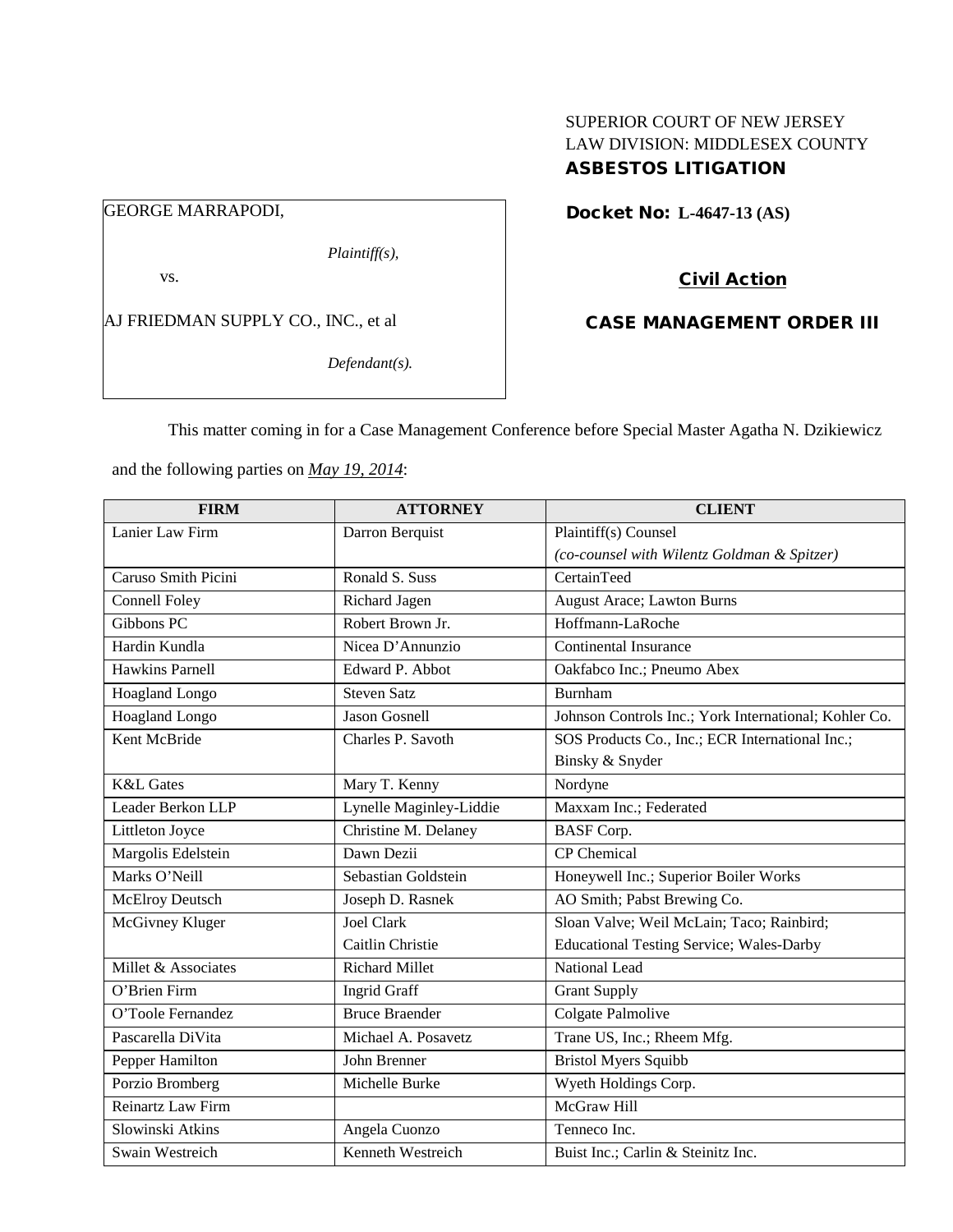| Tierney Law Offices | Mark Turner          | AJ Friedman Supply Co., Inc.                        |
|---------------------|----------------------|-----------------------------------------------------|
| Vasios Kelly        | Thomas J. Kelly, Jr. | Armstrong International; Ethicon; Johnson & Johnson |
| Waters McPherson    | Nicholas I. Filocco  | Turner Construction Co.                             |
| Wilbraham Lawler    | Andrea Greco         | Unilever; Lennox Industries                         |
| Wilson Elser        | Eric Evans           | Prudential                                          |

IT IS on this **20th** day of **May, 2014** *effective from the conference date;*

## ORDERED as follows:

Counsel receiving this Order through computerized electronic medium (E-Mail) shall be deemed by the court to have received a copy of the filed original court document. Any document served pursuant to this Order shall be deemed to be served by mail pursuant to *R*.1:5-2.

## **DISCOVERY**

- June 27, 2014 Fact discovery, including depositions, shall be completed by this date. Plaintiff's counsel shall contact the Special Master within one week of this deadline if all fact discovery is not completed.
- July 30, 2014 Depositions of corporate representatives shall be completed by this date.

## **EARLY SETTLEMENT**

- June 27, 2014 Settlement demands shall be served on all counsel and the Special Master by this date.
- August 5, 2014 The settlement conference previously scheduled on this date is **cancelled**.

#### **SUMMARY JUDGMENT MOTION PRACTICE**

- August 8, 2014 Summary judgment motions shall be filed no later than this date
- September 5, 2014 Last return date for summary judgment motions.

#### **MEDICAL DEFENSE**

August 22, 2014 Defendants shall identify its medical experts and serve medical expert reports, if any, by this date.

#### **LIABILITY EXPERT REPORTS**

- July 25, 2014 Plaintiff shall identify its liability experts and serve liability expert reports or a certified expert statement by this date or waive any opportunity to rely on liability expert testimony.
- August 22, 2014 Defendants shall identify its liability experts and serve liability expert reports, if any, by this date or waive any opportunity to rely on liability expert testimony.

\_\_\_\_\_\_\_\_\_\_\_\_\_\_\_\_\_\_\_\_\_\_\_\_\_\_\_\_\_\_\_\_\_\_\_\_\_\_\_\_\_\_\_\_\_\_\_\_\_\_\_\_\_\_\_\_\_\_\_\_\_\_\_\_\_\_\_\_\_\_\_\_\_\_\_\_\_\_\_\_\_\_\_\_\_\_\_\_\_\_\_\_\_\_\_\_\_\_\_\_\_\_\_\_\_\_\_\_\_\_